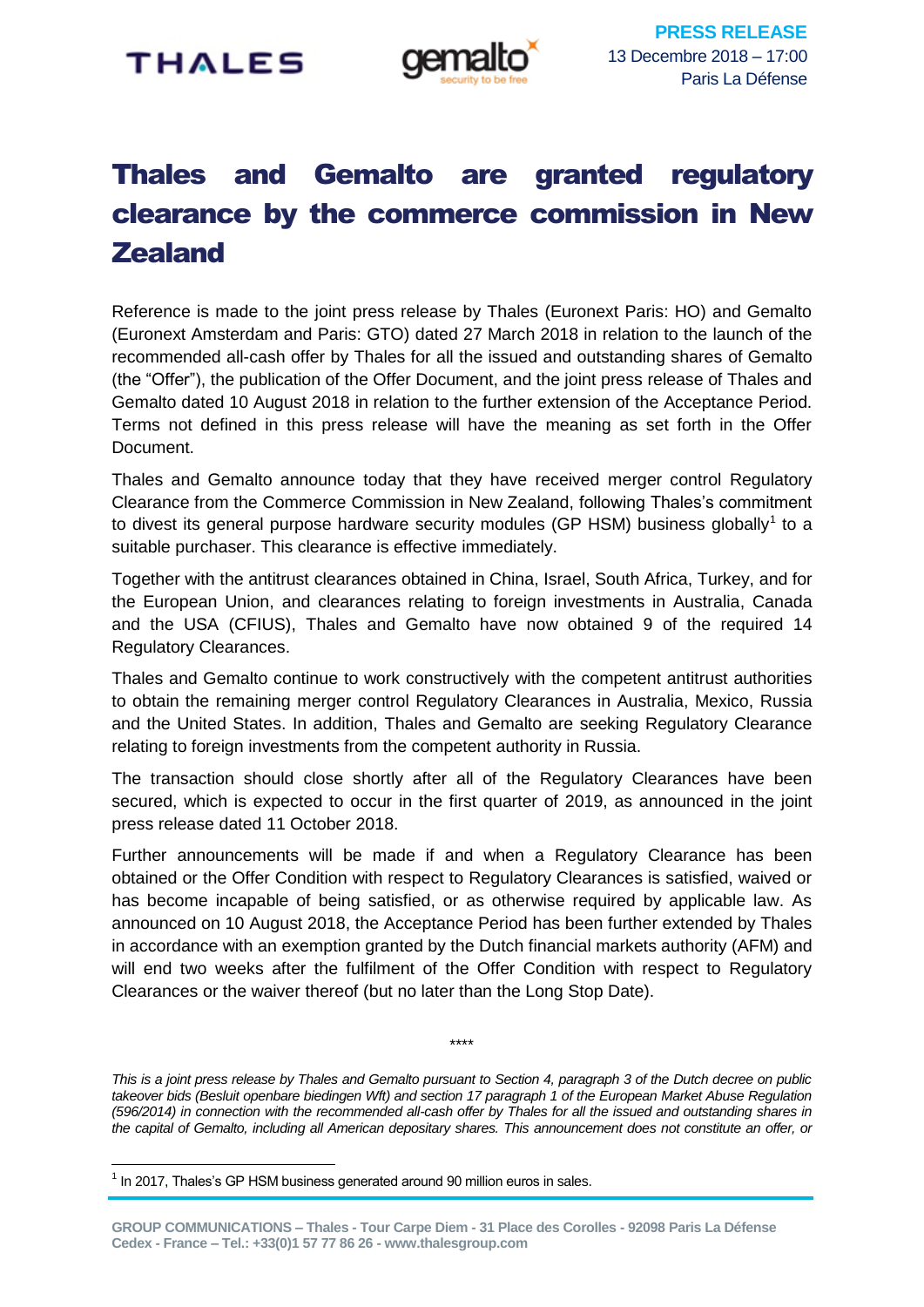



*any solicitation of any offer, to buy or subscribe for any securities in Gemalto. Any offer is only made by means of the Offer Document dated 27 March 2018, which is available on the website of Thales at [www.thalesgroup.com/en/investors](http://www.thalesgroup.com/en/investors) and on the website of Gemalto at [www.gemalto.com/investors](http://www.gemalto.com/investors) .*

## **About Thales**

The people we all rely on to make the world go round – they rely on Thales. Our customers come to us with big ambitions: to make life better, to keep us safer.

Combining a unique diversity of expertise, talents and cultures, our architects design and deliver extraordinary high technology solutions. Solutions that make tomorrow possible, today. From the bottom of the oceans to the depth of space and cyberspace, we help our customers think smarter and act faster mastering ever greater complexity and every decisive moment along the way.

With 65,000 employees in 56 countries. Thales reported sales of €15.8 billion in 2017.

[www.thalesgroup.com](http://www.thalesgroup.com/)

## **About Gemalto**

Gemalto is the global leader in digital security, with 2017 annual revenues of €3 billion and customers in over 180 countries. We bring trust to an increasingly connected world.

From secure software to biometrics and encryption, our technologies and services enable businesses and governments to authenticate identities and protect data so they stay safe and enable services in personal devices, connected objects, the cloud and in between.

Gemalto's solutions are at the heart of modern life, from payment to enterprise security and the internet of things. We authenticate people, transactions and objects, encrypt data and create value for software – enabling our clients to deliver secure digital services for billions of individuals and things.

Our 15,000 employees operate out of 112 offices, 43 personalization and data centers, and 30 research and software development centers located in 48 countries.

[www.gemalto.com](http://www.gemalto.com/)

# **CONTACTS**

**Thales, Media Relations** Cédric Leurquin +33 (0)1 57 77 90 93 [cedric.leurquin@thalesgroup.com](mailto:cedric.leurquin@thalesgroup.com)

**Thales, Analysts/Investors** Bertrand Delcaire +33 1 57 77 89 02 [ir@thalesgroup.com](mailto:ir@thalesgroup.com)

**Gemalto, Media Relations** Isabelle Marand +33 (0)6 1489 1817 [isabelle.marand@gemalto.com](mailto:isabelle.marand@gemalto.com)

**Gemalto, Investor Relations** Jean-Claude Deturche +33 (0)1 55 01 62 19 [investorrelations@gemalto.com](mailto:investorrelations@gemalto.com)

**Gemalto, Media Relations Agency** Arien Stuijt T: +31 621531233 [arien.stuijt@hkstrategies.com](mailto:arien.stuijt@hkstrategies.com)